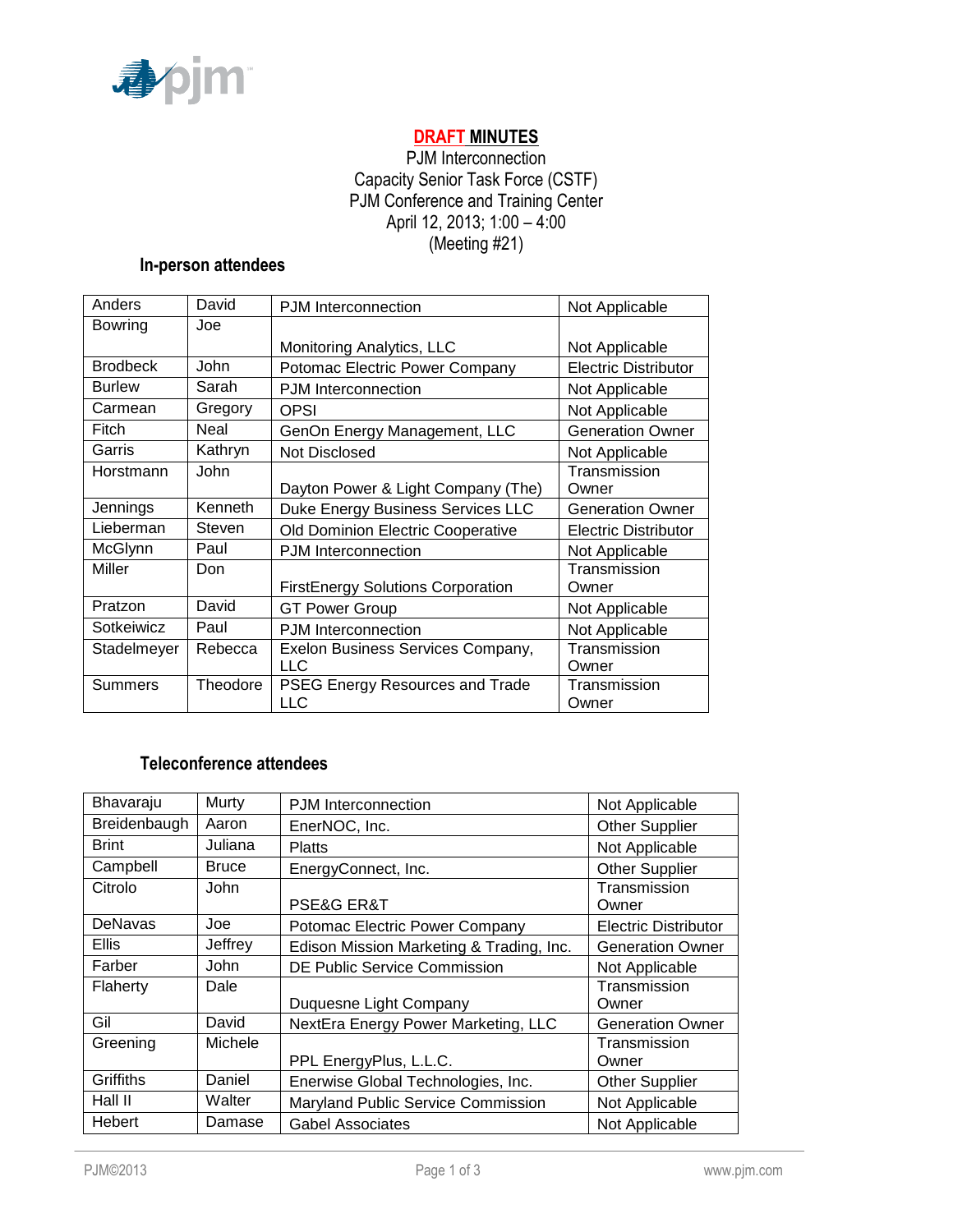

| Hirsch    | Stephen      | Downes Associates, Inc.                   | <b>Other Supplier</b> |
|-----------|--------------|-------------------------------------------|-----------------------|
| Hyzinski  | Thomas       |                                           | Transmission          |
|           |              | PPL EnergyPlus, L.L.C.                    | Owner                 |
| Kogut     | George       |                                           | Transmission          |
|           |              | New York Power Authority                  | Owner                 |
| Leimann   | <b>John</b>  | Dominion Virginia Power                   | Not Applicable        |
| Mabry     | David        | McNees Wallace & Nurick LLC               | Not Applicable        |
| Mahoney   | Julieanne    | New York State Electric & Gas             |                       |
|           |              | Corporation                               | <b>Other Supplier</b> |
| Mancuso   | Maria        |                                           | Transmission          |
|           |              | <b>Baltimore Gas and Electric Company</b> | Owner                 |
| McDonald  | <b>Steve</b> | Customized Energy Solutions, Ltd.*        | Not Applicable        |
| Miller    | John         |                                           | Transmission          |
|           |              | Commonwealth Edison Company               | Owner                 |
| Schofield | William      | Customized Energy Solutions, Inc.         | Not Applicable        |
| Snow      | Robert       | The Federal Energy Regulatory             |                       |
|           |              | Commission                                | Not Applicable        |
| Stuchell  | Jeff         |                                           | Transmission          |
|           |              | <b>FirstEnergy Solutions Corporation</b>  | Owner                 |
| Sudhakara | Raghu        |                                           | Transmission          |
|           |              | Rockland Electric Company (CIEP Load)     | Owner                 |
| Sullivan  | Megan        |                                           | Transmission          |
|           |              | Duquesne Light Company                    | Owner                 |
| Wilson    | James        | <b>Wilson Energy Economics</b>            | Not Applicable        |
| Wolfe     | Samuel       | Viridity Energy, Inc.                     | <b>Other Supplier</b> |
| Shanker   | Roy          |                                           |                       |
| Filomena  | Guy          |                                           |                       |
| David     | Canter       |                                           |                       |

# **1. Administration (1:00 – 1:15)**

Ms. Burlew called the meeting to order. Mr. Baker called roll and reviewed the draft minutes from March 18, 2013 (meeting #20). The minutes were approved without changes and were posted to the March 18<sup>th</sup> meeting materials. It was also noted that the next meeting time has been changed to 12:30 – 3:00 and from "WebEx Only" to "In-person & WebEx".

### **2. RTEP/Transmission (1:15 – 3:00) [\(issue tracking\)](http://www.pjm.com/committees-and-groups/issue-tracking/issue-tracking-details.aspx?Issue=%7bBB8F79E5-1004-41BD-9AC0-BB59FF349CA8%7d)**

- A. Mr. McGlynn review "Package 1" in the solutions matrix developed for the "CETL Stability/Transparency" issue. Minor changes were made in the meeting to that package and the updated matrix was posted to the April  $12<sup>th</sup>$  meeting materials. The Facilitation Team continues to seek feedback and input on "Package 1", or additional solution packages or design components that would like to be offered. Please send these inputs to the Facilitation Team [\(burles@pjm.com;](mailto:burles@pjm.com) [bakers1@pjm.com\)](mailto:bakers1@pjm.com).
- B. Mr. Bastian reviewed the proposal for adjusting the schedule & timing of CETL posting & retirement announcements. It was noted in the meeting that the OPSI Board recently voted to support this proposal. Draft manual language making these timing and scheduling changes will be reviewed at the upcoming April 23th meeting.